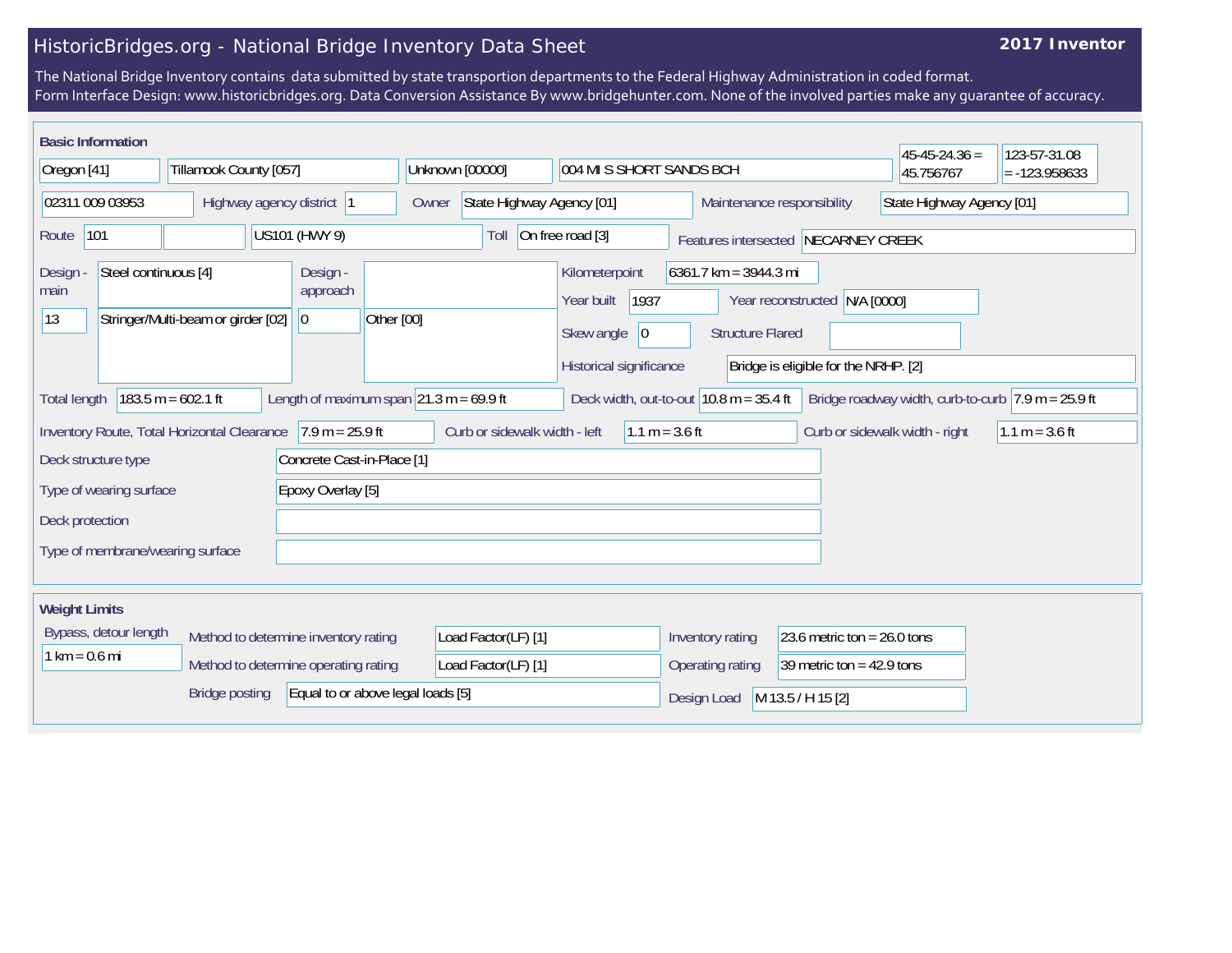| <b>Functional Details</b>                                                                               |                                                 |                                                                                         |                                                       |                                      |
|---------------------------------------------------------------------------------------------------------|-------------------------------------------------|-----------------------------------------------------------------------------------------|-------------------------------------------------------|--------------------------------------|
| Average daily truck traffi<br>3500<br>Average Daily Traffic                                             | Year 2014<br> 16<br>%                           | Future average daily traffic                                                            | 3500<br>2033<br>Year                                  |                                      |
| Road classification<br>Principal Arterial - Other (Rural) [02]                                          | Lanes on structure $ 2$                         |                                                                                         | Approach roadway width                                | $7.9 m = 25.9 ft$                    |
| Type of service on bridge Highway [1]                                                                   | Direction of traffic 2 - way traffic [2]        |                                                                                         | Bridge median                                         |                                      |
| No parallel structure exists. [N]<br>Parallel structure designatio                                      |                                                 |                                                                                         |                                                       |                                      |
| Type of service under bridge<br>Waterway [5]                                                            | Lanes under structure<br>$ 0\rangle$            | Navigation control                                                                      |                                                       |                                      |
| Navigation vertical clearanc<br>$0 = N/A$                                                               |                                                 | Navigation horizontal clearance $ 0 = N/A$                                              |                                                       |                                      |
| Minimum navigation vertical clearance, vertical lift bridge                                             |                                                 | Minimum vertical clearance over bridge roadway                                          |                                                       | $30.48 \text{ m} = 100.0 \text{ ft}$ |
| Minimum lateral underclearance reference feature Feature not a highway or railroad [N]                  |                                                 |                                                                                         |                                                       |                                      |
| Minimum lateral underclearance on right $0 = N/A$                                                       |                                                 | Minimum lateral underclearance on left $0 = N/A$                                        |                                                       |                                      |
| Minimum Vertical Underclearance $ 0 = N/A$                                                              |                                                 | Minimum vertical underclearance reference feature Feature not a highway or railroad [N] |                                                       |                                      |
| Appraisal ratings - underclearances N/A [N]                                                             |                                                 |                                                                                         |                                                       |                                      |
|                                                                                                         |                                                 |                                                                                         |                                                       |                                      |
| <b>Repair and Replacement Plans</b>                                                                     |                                                 |                                                                                         |                                                       |                                      |
| Type of work to be performed                                                                            | Work to be done by contract [1]<br>Work done by |                                                                                         |                                                       |                                      |
| Widening of existing bridge or other major structure<br>without deck rehabilitation or replacement [33] | 1928000<br>Bridge improvement cost              | Roadway improvement cost                                                                | 193000                                                |                                      |
|                                                                                                         | Length of structure improvement                 | 183 m = $600.4$ ft                                                                      | Total project cost<br>3084000                         |                                      |
|                                                                                                         | Year of improvement cost estimate               | 2011                                                                                    |                                                       |                                      |
|                                                                                                         | Border bridge - state                           |                                                                                         | Border bridge - percent responsibility of other state |                                      |
|                                                                                                         | Border bridge - structure number                |                                                                                         |                                                       |                                      |